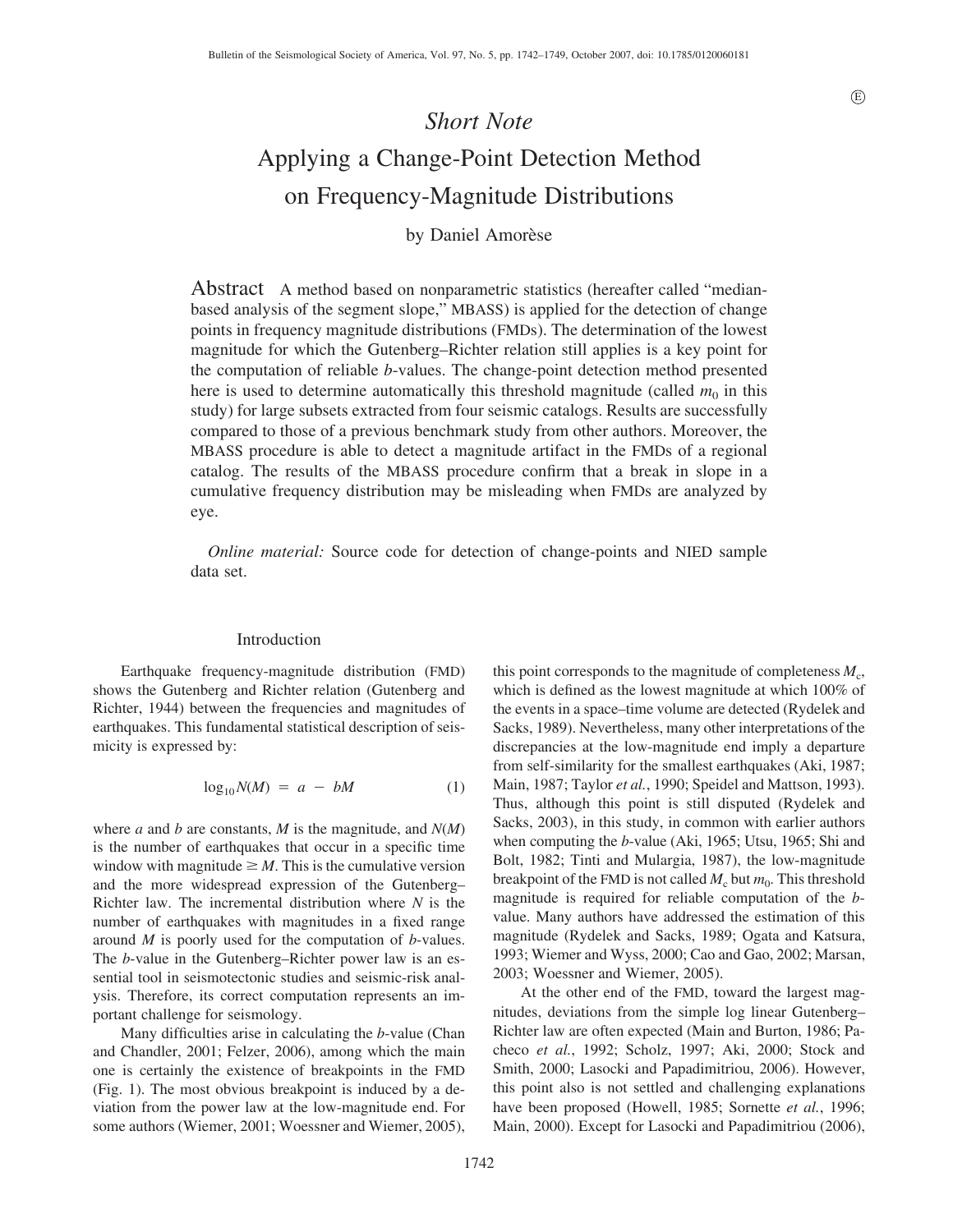

Figure 1. Examples of frequency magnitude distributions from a studied data set (NCSN). The numbered arrows mark typical apparent breakpoints of the cumulative distribution. Typically, breakpoint 2 has  $m_0$  magnitude.

who used a nonparametric approach, investigators have so far addressed this question by using goodness-of-fit tests. These procedures do not provide strong indications on the high significance of the null statistical hypotheses (Lasocki and Papadimitriou, 2006).

In this study, a quick and new procedure is presented that uses nonparametric statistics to allow the analysis of FMDs on their entire magnitude range. Thus, this procedure addresses both the determination of  $m_0$  and the detection of a possible upper-magnitude breakpoint. Nevertheless, questions dealing with the origins and implications of the possible upper-magnitude breakpoint are not addressed in detail in this short methodological article. Instead, I limit the application of my procedure to well-studied FMDs. I show that the automatic detection of significant deviations in FMDs is possible. About the determination of uncertainties in the breakpoint locations, I follow Woessner and Wiemer (2005) and choose a bootstrap approach. This is also a nonparametric technique where the confidence intervals are explicitly estimated.

This study shows that my procedure

- 1. is relevant for the  $m_0$  determination.
- 2. is not duped by apparent breakpoints in cumulative FMDs.
- 3. can be used to highlight magnitude artifacts in a data set.

#### Data

My study considers the work of Woessner and Wiemer (2005) as a benchmark study. In their article, Woessner and

Wiemer (2005) (W&W, 2005) estimated  $M_c$  values (in this study called  $m_0$ ) by different procedures for several data sets. W&W (2005) show a summary of their results  $(M_c$  and *b*value determinations) for four freely downloadable data sets (W&W, 2005; Table 1). In this study, I used the same four data sets. These data sets were obtained from:

- 1. a regional catalog: a subset of the Earthquake Catalogue of Switzerland (ECOS) from the Swiss Seismological Service (SSS).
- 2. a regional catalog: a subset of the Northern California Seismic Network (NCSN), U.S. Geological Survey, Menlo Park (investigated magnitudes are NCSN codaduration magnitude values).
- 3. a volcanic region: a subset of the earthquake catalog maintained by the National Research Institute for Earth Science and Disaster Prevention (NIED).
- 4. a global dataset: a subset of the Global Centroid Moment Tensor (CMT) catalog (investigated magnitudes are  $M_{\rm w}$ ) values that have been converted from seismic moments).

Possibly due to (1) incomplete descriptions in the text of their article and/or (2) to changes in the catalogs, it appears that none of the four W&W datasets (2005) is exactly reproducible from the presently downloadable raw catalogs. For instance, concerning the NIED data set, in the W&W (2005) version, all the events with magnitudes smaller than zero are missing. The differences in the number of events can be estimated with Table 1. To promote reproducibility, all the data sets used in this study are exactly described in Table 1.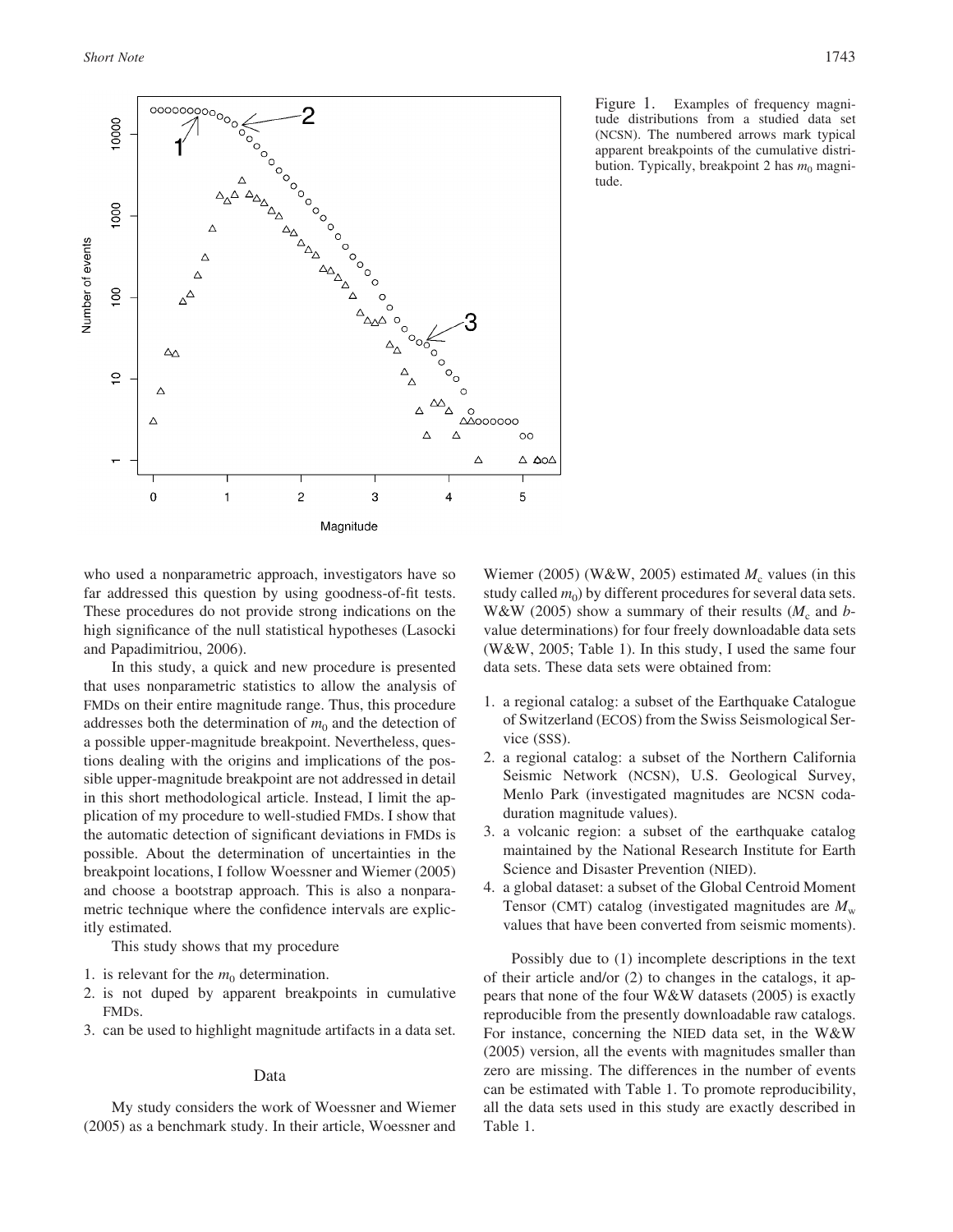|                              | Catalog             |                     |                    |                      |
|------------------------------|---------------------|---------------------|--------------------|----------------------|
|                              | <b>ECOS</b>         | <b>NIED</b>         | <b>CMT</b>         | <b>NCSN</b>          |
| Number of events             | 985                 | 31,240              | 16,472             | 19,690               |
| Number of events (W&W, 2005) | 988                 | 30.882              | 16,385             | 19,559               |
| Minimum longitude            | $6.81^{\circ}$ E    | 138.9514° E         | $179.98^{\circ}$ W | 122.9992° W          |
| Maximum longitude            | $8.39^{\circ}$ E    | 139.3499° E         | $180.00^{\circ}$ E | $120.5020^{\circ}$ W |
| Minimum latitude             | $45.91^{\circ}$ N   | 34.8002° N          | $72.41^\circ$ S    | $36.0002$ ° N        |
| Maximum latitude             | $46.64^{\circ}$ N   | $35.0499$ ° N       | $87.02^\circ$ N    | $38.9993$ ° N        |
| Maximum depth                | $19 \text{ km}$     | 205.3 km            | 689 km             | 75.1 km              |
| Start date                   | 01/13/1992          | 01/01/1992          | 01/01/1983         | 01/01/1998           |
| End date                     | 12/28/2002          | 12/28/2000          | 12/31/2002         | 12/31/2000           |
| Minimum magnitude            | 0.5                 | $-0.4$              | $M_{\rm w}$ 4.8    | $M_{\rm d}$ 0.0      |
| Maximum magnitude            | 4.4                 | 5.1                 | $M_{\rm w}$ 8.4    | $M_{\rm d}$ 5.4      |
| $M_c$ (W&W, 2005)            | $1.5 \pm 0.13$      | $1.25 \pm 0.05$     | $5.39 \pm 0.04$    | $1.20 \pm 0.07$      |
| $M_0$ (mean, 90% CI)         | $1.43 \pm 0.25$     | $1.32 \pm 0.16$     | $5.42 \pm 0.08$    | $1.20 \pm 0.02$      |
| $M_0$ (percentiles)          | $1.4(1.3-1.7)$      | $1.3(1.2-1.5)$      | $5.4(5.4-5.5)$     | $1.2(1.2-1.2)$       |
| $b$ (W&W, 2005)              | $0.96 \pm 0.07$     | $0.81 \pm 0.02$     | $0.89 \pm 0.01$    | $0.98 \pm 0.02$      |
| $b$ (percentiles)            | $0.91(0.84 - 1.05)$ | $0.83(0.80 - 0.87)$ | $0.99(0.97-1.00)$  | $0.94(0.93-0.96)$    |

Table 1 Parameters of the Data Sets,  $M_c$ ,  $M_0$ , and *b*-values

Percentiles are respectively, the 50th (median), 5th, and 95th percentiles of the bootstrap empirical distributions. The 90% confidence intervals are calculated by multiplying each standard deviation value by 1.645.

In their study, for each data set, Woessner and Wiemer (2005) computed both  $M_c$  and *b*-values. The clearest way to test my procedure is to try to reproduce these results. Anyway, using synthetically created data sets is not really relevant because doubts exist on the theoretical shape of FMDs.

Many equations have been developed and discussed to estimate *b* either from continuous or incremental data (Aki, 1965; Utsu, 1965; Page, 1968; Weichert, 1980; Bender, 1983; Tinti and Mulargia, 1985). Following Woessner and Wiemer (2005), I use the Aki–Utsu equation with continuity correction (in this study, all the magnitude values have been rounded to one decimal place):

$$
b = \log_{10}(e)/[\bar{m} - (m_0 - 0.05)].
$$
 (2)

Testing the relevancy of my procedure for the detection of the upper-magnitude breakpoint is not trivial because the phenomenon is not always expected and benchmark studies are missing. Indeed, as its existence is discussed, this special point of the FMD is, in general, never automatically computed by FMD investigators. In this study, I assume that if my procedure works well for  $m_0$ , there is no reason for it to fail for another discontinuity. Readers are set free to make their own opinions about the median-based analysis of the segment slope (MBASS) procedure with their own data sets, using the source code in the Appendix.

#### Method

To detect the  $m_0$  point, the multiple change-point procedure (Lanzante, 1996) was adopted. This procedure, fully described in Lanzante (1996), is an iterative method designed to search for multiple change points in an arbitrary time series. This method, which uses resistant, robust, and nonparametric statistical techniques, has already been applied successfully for the analysis of climate data (Lanzante, 1996; Lanzante *et al.*, 2003). Lanzante's method is based on the change-point test (Siegel and Castellan, 1988) to determine, and locate when, a point in the time series at which the median changes. In this study, Lanzante's method was applied on segment slopes of the incremental FMD. If *M*<sup>1</sup> and  $M<sub>2</sub>$  are the magnitudes of two consecutive points of the FMD, respectively, the segment slope for  $M = M_2$  was defined as:

$$
s(M_2) = \frac{\log[N(M_1)] - \log[N(M_2)]}{M_1 - M_2} \tag{3}
$$

The segment slope was computed for each magnitude increment. For this reason, the method here is termed MBASS. Moreover, in MBASS, the time line is replaced by the "magnitude line": for each FMD, I looked for any magnitude value corresponding to a significant and stable change in the median of the segment slope of the FMD.

At each point *i* in the magnitude series of *n* points (segment slope), the sum of the ranks from the beginning of the series to that point is computed. This sum  $(S_{i})$  is adjusted  $(SA_i)$ :

$$
SA_i = |(2SR_i) - i(n + 1)|. \tag{4}
$$

The next step was to find the maximum of the adjusted sum. If the maximum value of the  $SA_i$  is located at point  $n_1$ , the following variables are defined:

$$
W = SR_{n1} \tag{5}
$$

$$
n_2 = n - n_1. \tag{6}
$$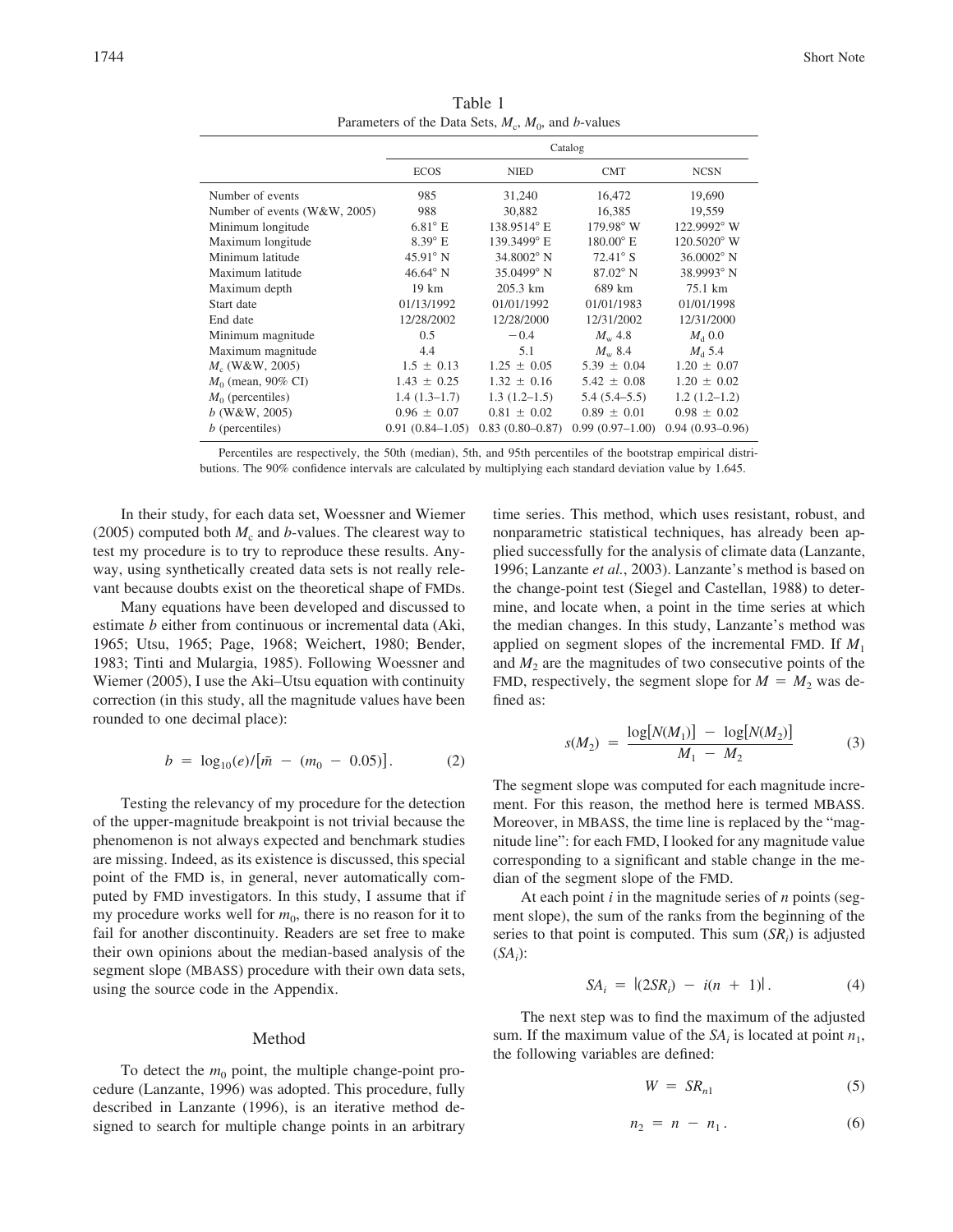The acceptance of rejection of the null hypothesis that there is no change in the sequence at  $n_1$  is based on the widely used Wilcoxon–Mann–Whitney (WMW) nonparametric test. This test was also referred to as Wilcoxon rank sum test (Wilcoxon, 1945) or the Mann–Whitney *U* test (Mann and Whitney, 1947). The MBASS procedure cannot be applied to cumulative FMD data because, in common with many other statistical procedures, the WMW test requires independence within groups (Hollander and Wolfe, 1973). The change-point test was applied to the magnitude series as long as the statistical significance of each new change point was less than a specified level (for example, in this study, the chosen level of significance was 5%). For each iteration, a list of N change points was produced that defined  $N + 1$ change-point segments. At each iteration, the magnitude series was adjusted by subtracting the median of its segment from each point. The next change-point test was applied to the adjusted magnitude series.

For each FMD, Lanzante's method may find several significant change points. In this study, only two discontinuities were investigated:

- 1. The main discontinuity (Figs. 2B, 3B, 4B, and 5B) is the change point that corresponds to the smallest probability of making an error when rejecting the null hypothesis (type 1 error).
- 2. The "auxiliary" discontinuity (Figs. 2C, 3C, 4C, and 5C) is the breakpoint that corresponds to the first relative minimum value of the type 1 error probability.

To be consistent in the nonparametric approach, I used nonparametric bootstrap (Efron and Tibshirani, 1993) percentile confidence intervals to infer the uncertainty in the estimate of magnitude breakpoints. The bootstrap distribution of magnitude discontinuities was obtained from 1000 bootstrap replicates and the 5th and 95th percentiles formed the limits for the 90% bootstrap confidence interval. To make comparison easier with Woessner and Wiemer's study (2005), 90% confidence interval for the mean  $M_0$  were also computed from standard deviations (Table 1).

## Results

Results from the MBASS method are compared with those of Woessner and Wiemer's study (W&W, 2005) (Table 1). The value of  $m_0$  corresponds to the main discontinuity magnitude. When uncertainties are considered, most of the results are matching with each other (Table 1). The only important discrepancy is observed for the *b*-values computed from the CMT data sets. For the CMT catalog, I believe that a *b*-value close to 1 is the correct value. Note that a recent study provides the same result for *b* (Felzer, 2006).

Therefore, the MBASS procedure is relevant for the determination of the FMD threshold magnitude to calculate correct *b*-values. The other use of MBASS is the detection of additional discontinuities in FMDs. Even if their cumulative



Figure 2. Frequency magnitude distributions and histograms of the magnitude discontinuities for the SSS data set. (a) Cumulative (circles) and incremental (triangles) FMDs. (b) Histogram showing the distribution of the main MBASS magnitude discontinuity  $(m_0)$  obtained from 1000 bootstrap replicates. (c) Same as (b) but for the auxiliary discontinuity.

FMDs show apparent #3 type breakpoints (breakpoint types are shown in Fig. 1), the SSS, NIED, and CMT data sets did not show significant discontinuities when their incremental distributions were investigated by the MBASS procedure (Figs. 2, 3, and 4). This observation agrees with the statement of Main (Main, 2000): "it is unwise to interpret the cumulative frequency data uniquely in terms of a break in slope, if there is no apparent break of slope in the incremental distribution." For the NCSN data set, MBASS detected a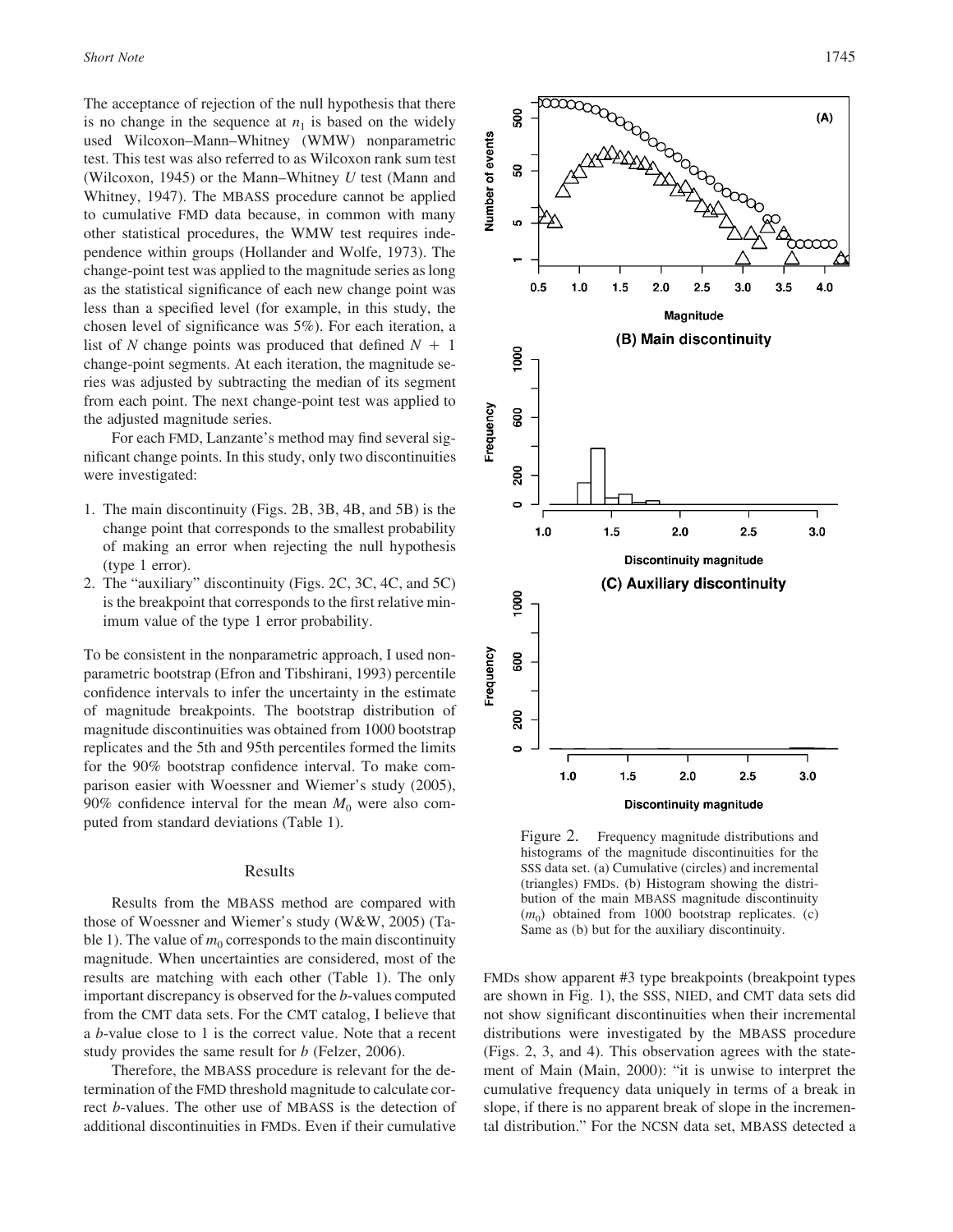

Figure 3. Frequency magnitude distributions and histograms of the magnitude discontinuities for the NIED data set. See legend to Figure 2.

significant (about 150 replicates) auxiliary discontinuity near *M* 3.8 (Fig. 5). The reason for this anomaly is possibly that the number of events being calculated as  $M_d$  is changing around this magnitude (K. R. Felzer, pers. comm., 2006). Thus, the MBASS procedure can also be useful for detecting discontinuity artifacts in FMDs.

# Acknowledgments

Many thanks to John R. Lanzante (Geophysical Fluid Dynamics Laboratory/NOAA) for providing a reference data set that allows me to validate the relevancy of my first version of the multiple change-point procedure code. I also thank J. Woessner (Institute of Geophysics/ETHZ) for provid-



Figure 4. Frequency magnitude distributions and histograms of the magnitude discontinuities for the CMT data set. See legend to Figure 2.

ing me with two data sets of his article. Many thanks also to P. L. Gibbard (Cambridge Quaternary/University of Cambridge) for the English revision of the introduction and method parts of the manuscript. I am grateful to J.-R. Grasso (LGIT/Grenoble Observatory) and P. A. Rydelek (NIED, Tsukuba) for their support. I thank S. Wiemer and the second anonymous referee for their relevant suggestions.

#### References

- Aki, K. (1965). Maximum likelihood estimate of b in the formula  $log n =$ a-bm and its confidence limits, *Bull. Earthquake Res. Inst. Tokyo Univ.* **43,** 237–239.
- Aki, K. (1987). Magnitude-frequency relation for small earthquakes: a clue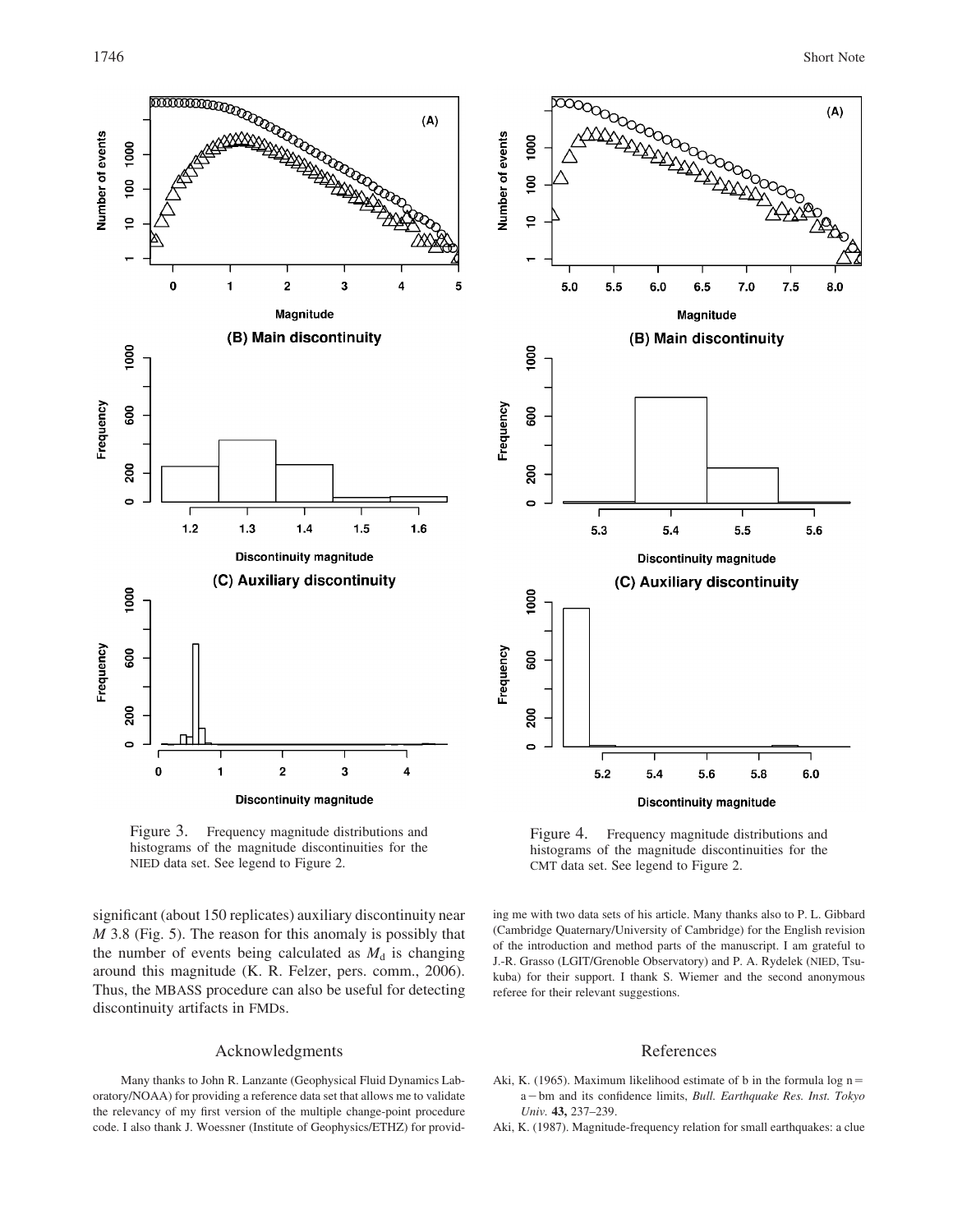

Figure 5. Frequency magnitude distributions and histograms of the magnitude discontinuities for the NCSN data set. See legend to Figure 2.

to the origin of *f*max of large earthquakes, *J. Geophys. Res.* **92,** 1349– 1355.

- Aki, K. (2000). Scale dependence in earthquake processes and seismogenic structures, *Pure Appl. Geophys.* **157,** 2249–2258.
- Bender, B. (1983). Maximum likelihood estimation of b values for magnitude-grouped data, *Bull. Seism. Soc. Am.* **73,** 831–851.
- Cao, A. M., and S. S. Gao (2002). Temporal variation of seismic b-values beneath northeastern Japan Island arc, *Geophys. Res. Lett.* **29,** no. 9, doi 10.1029/2001GL013,775.
- Chan, L. S., and A. M. Chandler (2001). Spatial bias in *b*-value of the frequency-magnitude relation for the Hong Kong region, *J. Asian Earth Sci.* **20,** 73–81.
- Efron, B., and R. Tibshirani (1993). *An Introduction to the Bootstrap*, Chapman and Hall, New York, 436 pp.
- Felzer, K. R. (2006). Calculating the Gutenberg-Richter b-value, *EOS Trans. AGU* **87,** no. 52, Abstract S42C-08 (Fall Meet. Supp.).
- Global Centroid Moment Tensor (CMT) Project catalog search, www. globalcmt.org/CMTsearch.html (last accessed December 2006).
- Gutenberg, B., and F. Richter (1944). Frequency of earthquakes in California, *Bull. Seism. Soc. Am.* **34,** 185–188.
- Harte, D. (2006). *User's Guide for the Statistical Seismological Library*, www.statsresearch.co.nz/software.html (last accessed December 2006).
- Hollander, M., and D. Wolfe (1973). *Nonparametric Statistical Analysis*, Wiley, New York.
- Howell, B. F. (1985). On the effect of too small a data base on earthquake frequency diagrams, *Bull. Seism. Soc. Am.* **75,** 1205–1207.
- Ihaka, R., and R. Gentleman (1996). R: A language for data analysis and graphics, *J. Comput. Graph. Stat.* **5,** 299–314.
- Lanzante, J. R. (1996). Resistant, robust and non-parametric techniques for the analysis of climate data: theory and examples, including applications to historical radiosonde station data, *Int. J. Climatol.* **16,** 1197–1226.
- Lanzante, J. R., S. A. Klein, and D. J. Seidel (2003). Temporal homogenization of monthly radiosonde temperature data, I: methodology, *J. Climate* **16,** no. 2, 224–240.
- Lasocki, S., and E. E. Papadimitriou (2006). Magnitude distribution complexity revealed in seismicity from Greece, *J. Geophys. Res.* **111,** B11309, doi 10.1029/2005JB003,794.
- Main, I. (2000). Apparent breaks in scaling in the earthquake cumulative frequency-magnitude distribution: fact or artifact?, *Bull. Seism. Soc. Am.* **90,** 86–97.
- Main, I. G. (1987). A characteristic earthquake model of the seismicity preceding the eruption of Mount St Helens on 18 May 1980, *Phys. Earth Planet. Interiors* **49,** 283–293.
- Main, I. G., and P. W. Burton (1986). Long-term earthquake recurrence constrained by tectonic moment release rates, *Bull. Seism. Soc. Am.* **76,** 297–304.
- Mann, H. B., and D. R. Whitney (1947). On a test of whether one of two random variables is stochastically larger than the other, *Ann. Math. Statist.* **18,** 50–60.
- Marsan, D. (2003). Triggering of seismicity at short timescales following Californian earthquakes, *J. Geophys. Res.* **108,** no. B5, 2266, doi 10.1029/2002 JB001946.
- Ogata, Y., and K. Katsura (1993). Analysis of temporal and spatial heterogeneity of magnitude frequency distribution inferred from earthquake catalogs, *Geophys. J. Int.* **113,** 727–738.
- Pacheco, J. F., C. H. Scholz, and L. R. Sykes (1992). Changes in frequencysize relationship from small to large earthquakes, *Nature* **355,** 71–73.
- Page, R. (1968). Aftershocks and microaftershocks of the great Alaska earthquake, *Bull. Seism. Soc. Am.* **58,** 1131–1168.
- Rydelek, P. A., and I. S. Sacks (1989). Testing the completeness of earthquake catalogs and the hypothesis of self-similarity, *Nature* **337,** 251– 253.
- Rydelek, P. A., and I. S. Sacks (2003). Comment on "Minimum magnitude of completeness in earthquake catalogs: Examples from Alaska, the western United States, and Japan," by Stefan Wiemer and Max Wyss, *Bull. Seism. Soc. Am.* **93,** 1862–1867.
- Scholz, C. H. (1997). Size distributions for large and small earthquakes, *Bull. Seism. Soc. Am.* **87,** 1074–1077.
- Shi, Y., and B. A. Bolt (1982). The standard error of the magnitudefrequency *b* value, *Bull. Seism. Soc. Am.* **72,** 1677–1687.
- Siegel, S., and N. Castellan (1988). *Nonparametric Statistics for the Behavioral Sciences*, McGraw-Hill, New York, 399 pp.
- Sornette, D., L. Knopoff, Y. Y. Kagan, and C. Vanneste (1996). Rankordering statistics of extreme events: application to the distribution of large events, *J. Geophys. Res.* **101,** 13,883–13,893.
- Speidel, D. H., and P. H. Mattson (1993). The polymodal frequencymagnitude relationship of earthquakes, *Bull. Seism. Soc. Am.* **83,** 1893–1901.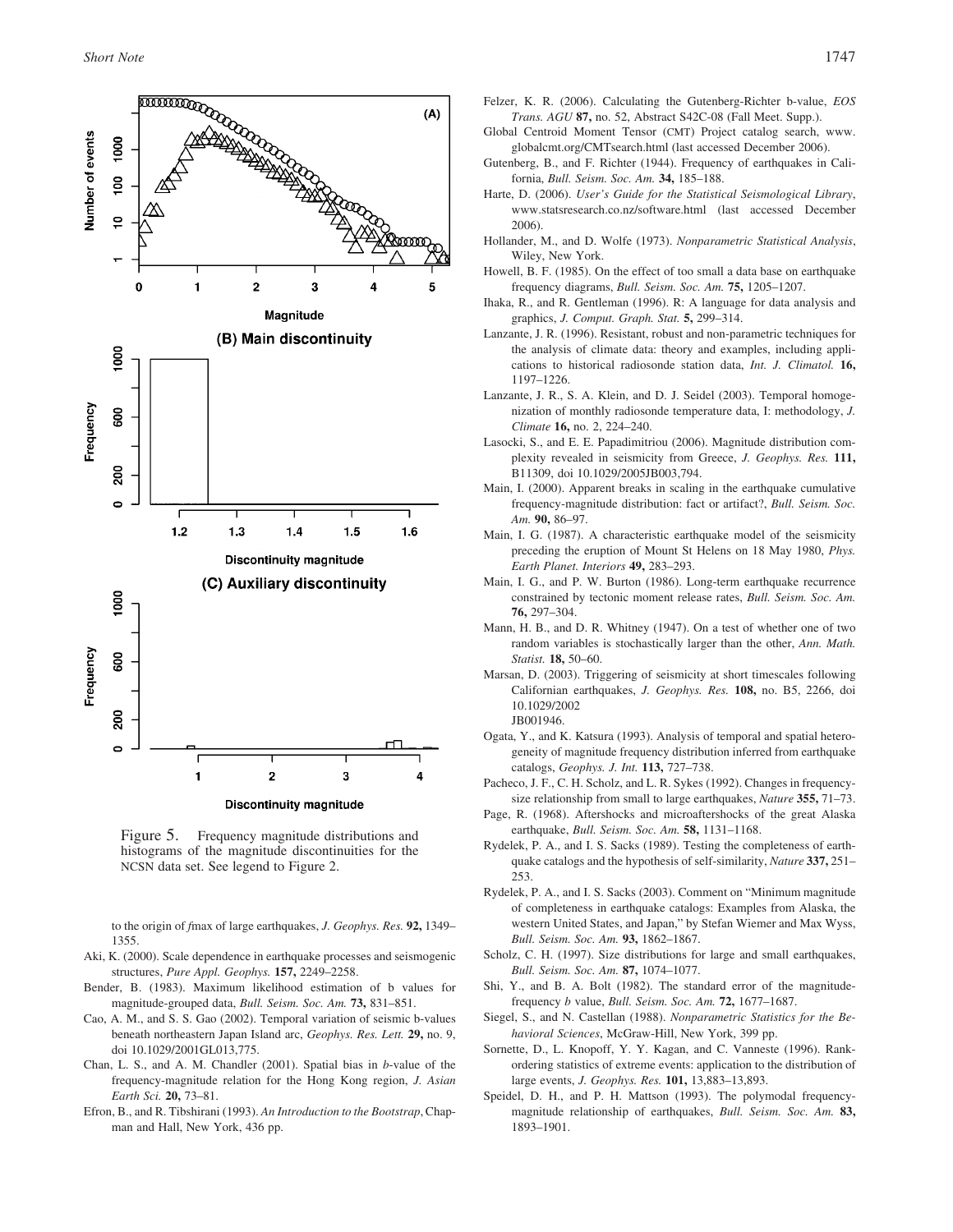- Stock, C., and E.G.C. Smith (2000). Evidence for different scaling of earthquake source parameters for large earthquakes depending on faulting mechanism, *Geophys. J. Int.* **143,** 157–162.
- Taylor, D.W.A., J. A. Snoke, I. S. Sacks, and T. Takanami (1990). Nonlinear frequency-magnitude relationships for the Hokkaido corner, Japan, *Bull. Seism. Soc. Am.* **80,** 340–353.
- Tinti, S., and F. Mulargia (1985). Effects of magnitude uncertainties on estimating the parameters in the Gutenberg-Richter frequencymagnitude law, *Bull. Seism. Soc. Am.* **75,** 1681–1697.
- Tinti, S., and F. Mulargia (1987). Confidence intervals of *b* values for grouped magnitudes, *Bull. Seism. Soc. Am.* **77,** 2125–2134.
- Utsu, T. (1965). A method for determining the value of b in a formula  $log n = a$ -bm showing the magnitude-frequency relation for earthquakes, *Geophys. Bull. Hokkaido Univ.* **13,** 99–103 (in Japanese with English abstract).
- Weichert, D. H. (1980). Estimation of the earthquake recurrence parameters for unequal observation periods for different magnitudes, *Bull. Seism. Soc. Am.* **70,** 1337–1346.
- Wiemer, S. (2001). A software package to analyze seismicity: Zmap, *Seism. Res. Lett.* **72,** 373–382.
- Wiemer, S., and M. Wyss (2000). Minimum magnitude of complete reporting in earthquake catalogs: examples from Alaska, the western United States, and Japan, *Bull. Seism. Soc. Am.* **90,** 859–869.
- Wilcoxon, F. (1945). Individual comparisons by ranking methods, *Biometrics Bull.* **1,** 80–83.
- Woessner, J., and S. Wiemer (2005). Assessing the quality of earthquake catalogues: estimating the magnitude of completeness and its uncertainty, *Bull. Seism. Soc. Am.* **95,** 684–698.

### Appendix A

This appendix gives the R source code for the detection of change points.  $(E)$  The R source code is available in the electronic edition of BSSA.) It needs a list of magnitude values in vector "a." The "fmbass" function performs the raw MBASS procedure. The "mbass" function performs the bootstrap of "fmbass." The version of the source code is valid for  $R \ge 2.4.0$ . R is the free statistical programming language (Ihaka and Gentleman, 1996) that serves to write the Statistical Seismology Library (Harte, 2006). In this listing, the bootstrap library is the 1.0-20 bootstrap package, which includes the functions for the book by Efron and Tibshirani (1993).

```
library (bootstrap)
"fmbass" <-
function (a, delta=0.1, plot=TRUE, alldisc=
  FALSE)
{
if (plot) {par (mfrow=c(1, 1)) }
tau <- numeric ()
pva <- numeric ()
minmag <- min (a, na.rm=T)
g_r <- hist (a, plot=F, breaks=seq ((minmag-
  delta/2), (max (a, na.rm=T) +delta/2),
  delta))
n <- length (g_r$intensities)
xc \leq -seq (minmag, max (a, na.rm=T), delta) [1:
  (n-1)]
```

```
log_nc -
- log10 ((1/delta) * (length(a) - cumsum
  (g_r$counts) [1: (n-1)]) *delta)
x < - seq (minmag, max (a, na.rm=T), delta)
log_n <- log10 ((1/delta) *g_r$counts*delta)
x < -x [is.finite (log_n)]
log_n <- log_n [is, finite (log_n)]
sl <- diff(log_n)/diff(x) #segment slopes
xs1 < -x[2:length(x)]if (plot) {
plot(xc, (10^{\circ} \log_{10} n c), type="p", ylim=c (1,
  length (a)), log="y", xlab="Magnitude",
  ylab="Number of events", pch=1)points (x, (10^1 \log_n), \text{pch}=2)}
niter < -3N < - length(sl)
j < -0#iterations
k -
- 0 #discontinuities
SA < - vector (length=N)
while (j < niter) {
 for (i in seq (1, N, 1) SA[i] < -abs (2 * sum (rank(s1) [1:i]) - i*(N+1)n1<- which (SA==SA[order(SA) [length (order
  (SA))]])
 xn1 \leq - s1 [1:n1 [1]]
 xn2 -
- sl [- (1:n1 [1])]
 if ( (n1 [1] > 2) & (n1 [1] < = (N-2) ) & k (wilcox.
  test (xn1, xn2, exact=F, correct=T) [3]
  < 0.05) ) {
  k \leq -k+1pva [k] <- wilcox.test (xn1, xn2, exact=F,
  correct=T) [3]
  tau[k] < - n1 [1]if (k>1) {
    meds11 < -median(s1 [1:n0])medsl2 <-median (sl [-(1:n0)])
    for (i in seq (1, n0, 1)) sl [i] < -s1[i] + medsl1
    for (i in seq(n0+1, length(s1), 1)) sl [i]
        \leq- sl [i] + medsl2
}
  medsl1 <-median(s1[1:n1[1]])meds12 < - median(s1[-(1:n1[1]))for (i in seq(1, n1[1], 1)) sl[i] < - sl[i]-
    medsl1
  for (i in seq(n1[1]+1, length(s1), 1)) sl[i]\leq - sl[i]-medsl2
  n0 < - n1[1]}
 j \leq -j+1}
v_pva=as. vector (pva, mode="numeric")
ip=order (v_pva)m0 = c(signif(xsl[tau[ip[1]]]),
  signif(xsl[tau[ip[2]]]))
```